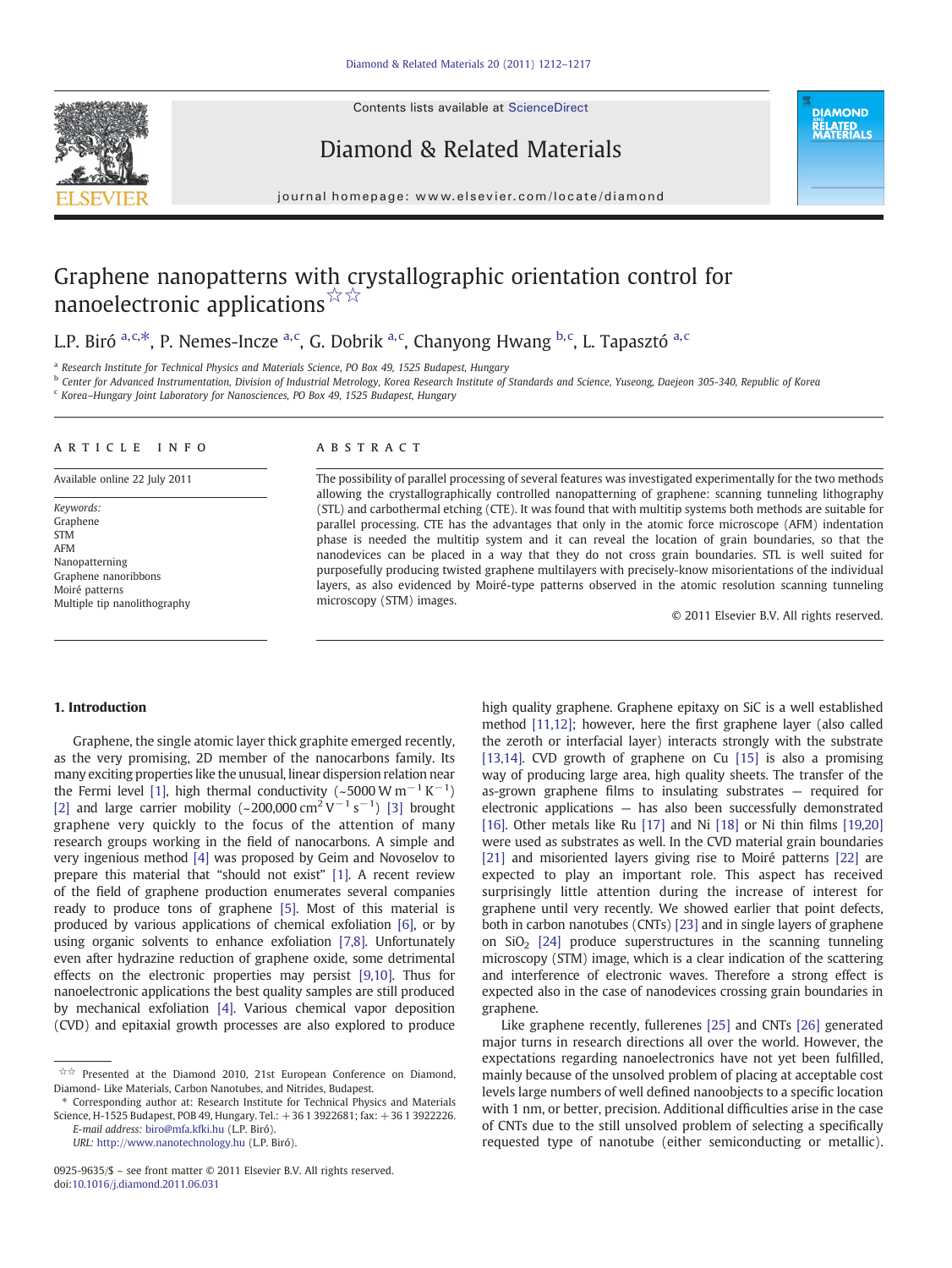Graphene, due to its sheet-like geometry offers possibilities that fullerenes and CNT are lacking:

- it can cover uniformly large areas with device quality material [\[12\];](#page-5-0)
- post-deposition electronic structure engineering is possible [\[27\];](#page-5-0)
- confinement induced gaps that allow room temperature operation can be achieved by scanning tunneling lithography (STL) [\[28\]](#page-5-0) and tuned by the width of the graphene nanoribbon (GNR); and
- due to its 2D geometry, and the possibility of nanolithography by carbothermal etching (CTE) on  $SiO<sub>2</sub>$  [\[29\]](#page-5-0), it can be integrated with silicon devices, which allows a smooth transition from Si based to C based devices.

Field effect transistors (FETs) outperforming Si devices were already realized from graphene [\[12\],](#page-5-0) unfortunately these FETs are not suitable for digital applications. Due to the electronic structure of graphene, these transistors do not have an off state. In order to successfully achieve the band gap engineering of graphene, nanometer wide ribbons have to be cut with a very precise crystallographic orientation [\[28,29\].](#page-5-0)

A crucial issue that may constitute a serious bottleneck, difficult to surpass in the development of graphene based nanoelectronics is the question of parallel lithography. Atomic scale manipulation procedures were already developed in the 1990s, when Eigler and Schweizer realized the IBM logo from Xe atoms on a Ni surface [\[30\],](#page-5-0) later produced quantum corrals [\[31\]](#page-5-0), and observed exciting new phenomena, like the quantum mirage [\[32\]](#page-5-0). The major difficulty that stopped these types of experiments from turning to technologically relevant applications was that each atom had to be manipulated one by one. This clearly shows that procedures which are able to produce simultaneously multiple features, i.e., parallel processes, are needed.

The present paper compares the two procedures suitable for the production of GNRs with controlled crystallographic orientations of the GNR edges: STL and CTE, under the aspect of parallel processing. The possibility of producing electronically decoupled graphene layers on bulk highly oriented pyrolytic graphite (HOPG) by the rotation of the GNR with respect to the HOPG is investigated. The question of grain boundaries, which will most likely affect any large scale circuit produced from graphene, will be also discussed.

#### 2. Material and methods

For the STL experiments bulk HOPG from commercial suppliers, or few layer graphene (FLG) material produced by mechanical cleavage [\[4\]](#page-5-0) of HOPG on a gold thin film evaporated on the polished surface of a Si wafer, was used. In order to pattern a single or few layer graphene sheets on the surface of the HOPG, or FLG — used both as material to be patterned and as conductive substrate needed to make the STM operation safe (the deeper layers were acting as a conductive substrate after the topmost layer was  $cut$ )  $-$  as described in detail earlier [\[28\]](#page-5-0), we used a commercial Nanoscope III STM operating under ambient conditions. Mechanically prepared Pt–Ir (80:20) tips proved to be the most suitable for both imaging and lithography. First, atomic resolution images were taken on the atomically flat HOPG or graphene sheet. The scan direction was then rotated in order to set the orientation of graphene axes in a convenient direction, and the graphene layer was cut by applying a constant bias potential (significantly higher than the one used for imaging, typically in the range of 2.2–2.6 V) and simultaneously moving the STM tip with constant velocity (1–5 nm/s) in order to etch the desired geometry. Only one single passage of the STM tip over the desired pattern was used. The STM tip was set to ground potential, good results (reproducible cutting, smooth edges) were obtained for positive sample biases. The reaction leading to the patterning of the graphene layer under the STM tip is taking place under conditions far from chemical equilibrium, and is based on the electron beam induced dissociation of the water adsorbed on the HOPG surface, as proposed earlier by McCarley et al. [\[33\]:](#page-5-0)

$$
C + H_2O \Rightarrow CO \uparrow + H_2 \uparrow
$$

As reported in detail earlier [\[29\]](#page-5-0) for all our CTE experiments the graphene samples were prepared by micromechanical cleavage [\[4\]](#page-5-0) from commercial HOPG, and were supported on single crystal silicon wafers having a 90-nm thick  $SiO<sub>2</sub>$  top layer. After preparing graphene samples in this way, we exposed them to an oxygen–nitrogen atmosphere at 500 °C. This treatment produces circular etch pits on the graphene surface. This was followed by a subsequent etching step, which consisted of annealing the sample under a continuous flow of Ar gas at 700 °C. After this second treatment step, the circular etch pits produced by oxidation continued to grow in size but were transformed into hexagonal pits with the simultaneous consumption of the substrate  $SiO<sub>2</sub>$  according to the reaction:

$$
SiO_2 + C = SiO\uparrow + CO\uparrow
$$

and importantly no new etch pits were formed. The fact that the etch pits are hexagonal, as opposed to circular, and that they all have the same orientation relative to one another means that the removal of carbon atoms was occurring only at the armchair edges as shown by atomic resolution STM investigations of the sample in the vicinity of the hexagonal holes [\[29\].](#page-5-0)

#### 3. Results and discussion

#### 3.1. Parallel STL

The experiments for the investigation of the possibilities of parallel STL were carried out on mechanically cleaved FLG samples on Au/ SiO2/Si support. An STM tip with two apexes of equal height was used, which implies that the tunnel current is simultaneously flowing through the two peaks into the sample. These so-called double-tips often form during mechanical tip preparation [\[34\]](#page-5-0). In the present experiment the two peaks were situated at a distance of 33.1 nm (as calculated from the distances of the deepest regions of the trenches cut before and after the rotation of the cutting direction) were not isolated from each other.

As shown in [Fig. 1c](#page-2-0) parallel lines separated by 31.25 nm were etched in a reproducible way by the two tips.

However, this distance seems to be too small as in the region between the two tips the surface layer was modified to some extent, as shown in the detailed line cuts in [Fig. 1](#page-2-0)a and b. When the etch direction was rotated by 90° the two tips etched a wider trench, as shown in [Fig. 1](#page-2-0)d and e. One can observe a small but reproducible double well structure of the etched lines, indicating that originally the direction of etching was not rigorously perpendicular to the line joining the two tips.

The results of multiple tip STL show that it is possible to cut nanoscale features in a reproducible way by multiple tips. The width and depth of the etched channels are equally reproducible, the tip positioning system of the STM allows for a very high in plane accuracy even for complex patterns. By carefully planning the switching On/Off of the individual tips, patterns of high complexity can be etched into graphene. It could be convenient to etch the two edges very narrow GNRs with two different tips in subsequent steps. The effective distance between two simultaneously active (etching) tips should be of the order of 50 nm to avoid "cross-talk" in the etching process. Such multitip assemblies could possibly be produced for example from several nanowires [\[35\]](#page-5-0), or nanorods arranged in parallel and separated by insulating oxide layers. A very promising solution could be the use of anodic  $Al_2O_3$  templates [\[36\]](#page-5-0). Of course, a technical solution has to be found for contacting each nanowire individually.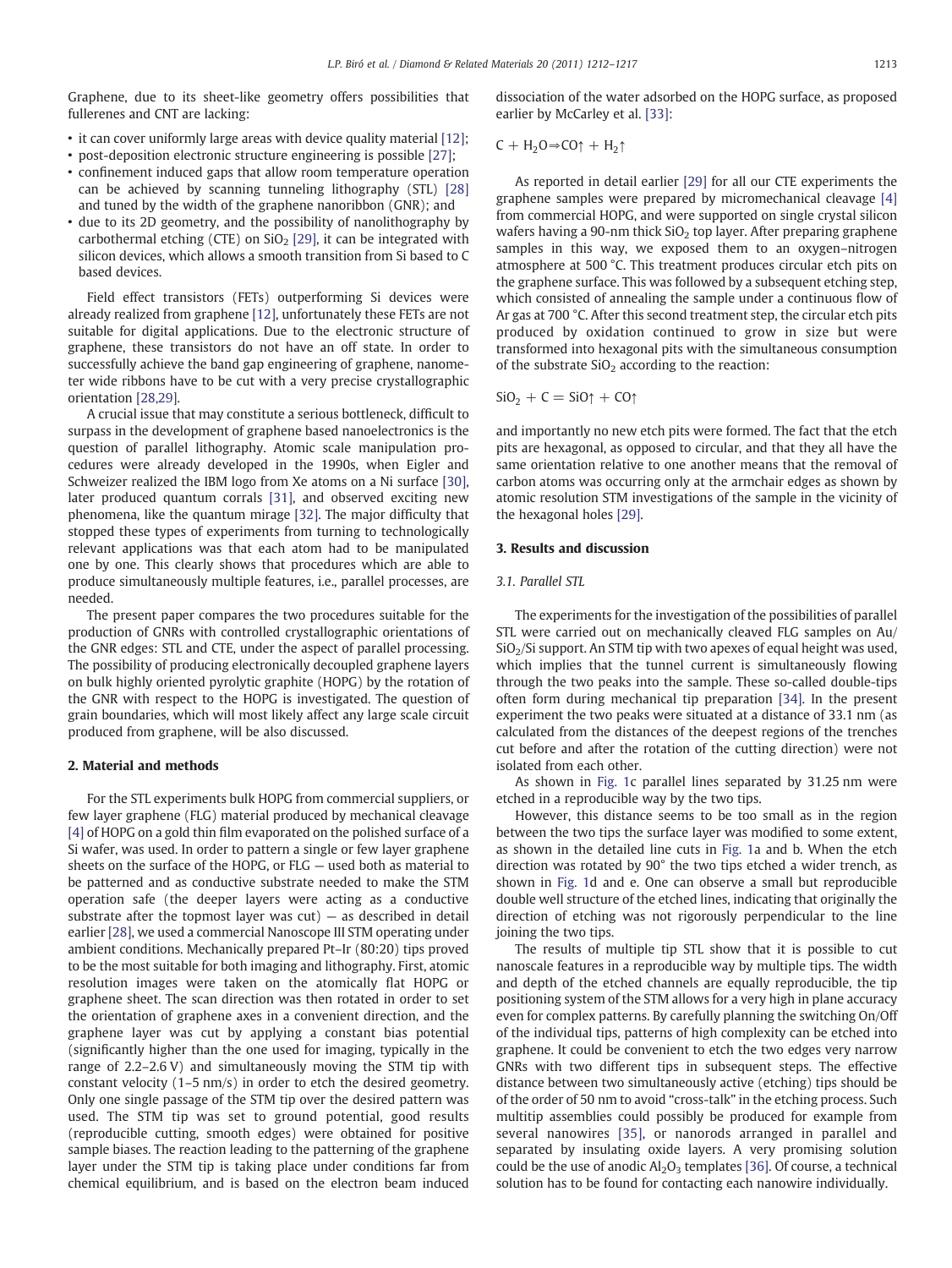<span id="page-2-0"></span>

Fig. 1. STM images of GNRs on HOPG etched by a double tip with the two apexes situated about 31 nm apart from each other. By rotating the cutting direction the distance between the cuts made by the two tips can be tuned as apparent from the STM images in subfigures b, c and d for a 90-degree rotation and quantified by the line cuts shown in subfigures a and d.

The STL procedure makes possible the realization of GNRs of widths down to 2.5 nm, like for the GNR shown in Fig. 2. The roughness of the ribbon edges was found to be less than 0.28 nm



Fig. 2. 3D STM image of a 2.5 nm wide graphene nanoribbon fabricated using the STL method.

(about two carbon atoms). Scanning tunneling spectroscopy (STS) measurements show that armchair GNRs of this width have a band gap of 0.5 eV [\[28\]](#page-5-0), a value sufficient for the room temperature operation of nanoelectronic devices. With a suitably designed multitip system, patterns of high complexity could be etched within realistic time frames.

#### 3.2. Moiré patterns and layer decoupling

The relative orientation of graphene layers may be important not only under the aspect of grain boundaries, i.e., with respect to neighboring grains, but also with respect to the orientation of the layer(s) below the topmost layer [\[37\]](#page-5-0). Recent theoretical calculations show that the interlayer coupling is dependent on the misorientation of the layers [\[38\].](#page-5-0) In spite of the weak interaction between graphene layers, many features of this system are determined by interaction conditions between the two layers. It is demonstrated [\[38\]](#page-5-0) that while the Dirac cones from each layer are always effectively degenerate, the Fermi velocity  $v_F$  of the Dirac cones decreases as  $\theta \rightarrow 0^{\circ}$ , where  $\theta$  is the angle of rotation between the layers (Fig. 10 in Ref [\[38\]](#page-5-0)). For  $\theta < 5^{\circ}$  the Dirac bands become strongly warped as the limit  $\theta \rightarrow 0^{\circ}$  is approached, while at  $\theta = 0^{\circ}$  one has the twofold degeneracy of the AB stacked bilayer. As an interesting consequence the bilayer electronic structure will, in general, depend only on the misorientation angle of the layers and not on the details of the real space unit cell. Thus the twisted graphene bilayer encompasses a wide range of electronic behavior, from essentially graphene-like (monolayer) behavior for large angle rotations to quite different behavior in the small angle limit which, nevertheless, shares important features with the large angle case [\[38\].](#page-5-0) STL offers a very convenient tool for the detailed investigation of the phenomena arising from twisted multilayers. As we reported earlier, STL is suitable to cut and investigate single layers of graphene [\[39\].](#page-5-0) After patterning nanostructures into the top layer of a HOPG crystal by STL, it is also possible to fold-out the fabricated structures, by using the STM tip as a manipulation tool. In order to do so, we have applied severe imaging conditions, characterized by small tip-sample distance, therefore generating strong tip-sample interactions. In [Fig. 3](#page-3-0), a back-folded single layer graphene flake (see line profile below) is shown. The back-folded flake can be further rotated by using the STM tip as described above. In this way the crystallographic orientation of both layers can be precisely known and even controlled to some extent. In the position shown in [Fig. 3b](#page-3-0) a Moiré pattern with a periodicity of 0.31 nm was observed (average over ten maxima) in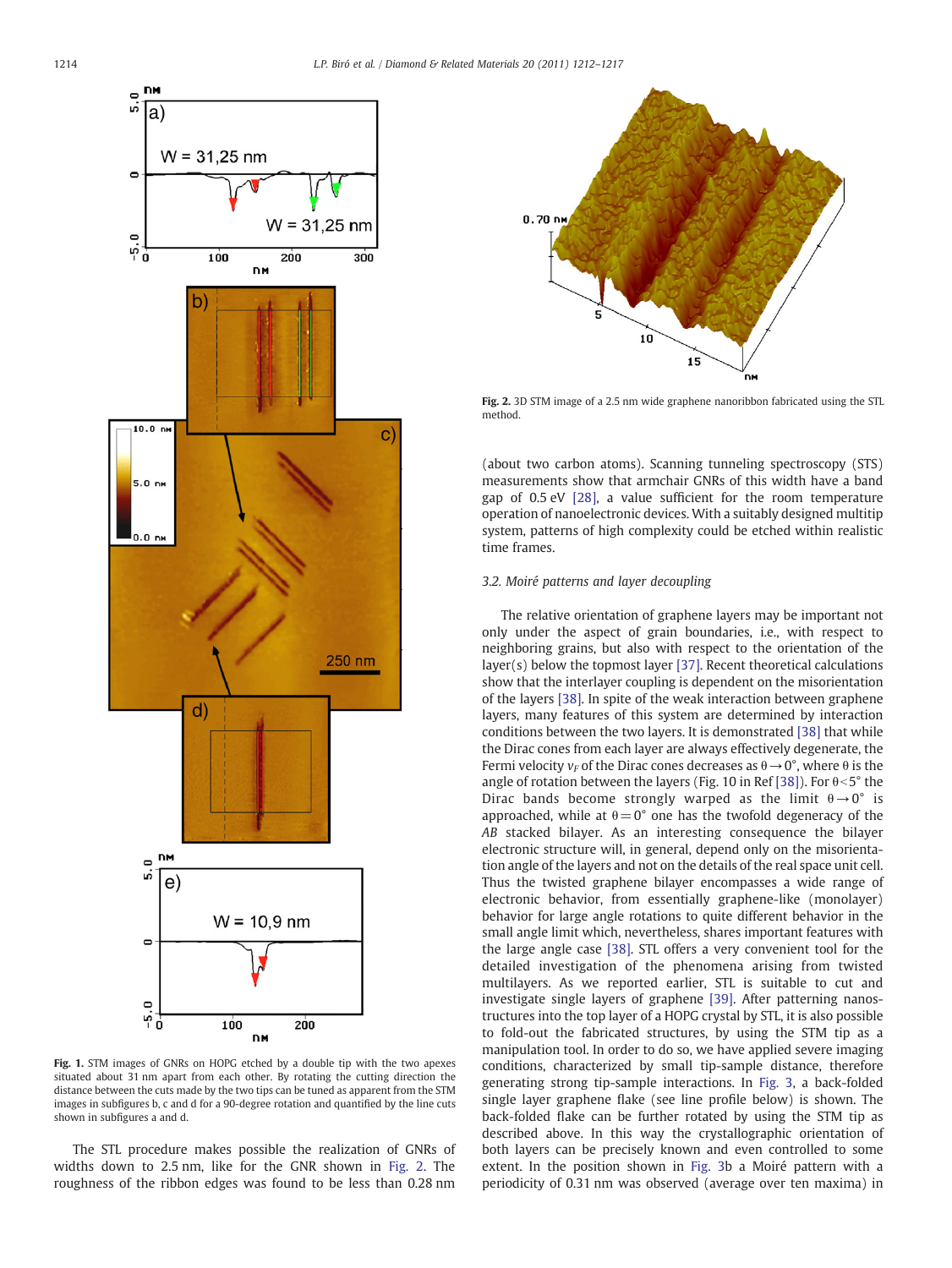<span id="page-3-0"></span>

Fig. 3. STM images of a monolayer graphene flake cut by STL and back-folded during scanning (a). The line profile below the image shows that only the single atomic layer is moved. The back-folded graphene layer could also be rotated upon further scanning (b) to enclose an angle of 98° with the original zig-zag edge of the cutting. The atomic resolution image in the inset shows a Moiré-pattern of 0.31 nm periodicity as also evidenced by the line cut below.

atomic resolution STM images, see lower right inset of Fig. 3b and the corresponding line profile at the bottom. As apparent from Fig. 3b the two straight edges, before and after the folding out and rotation (marked by thick white lines in Fig. 3b), enclose an angle of 98°. The straight edge of the cut was oriented along a zig-zag direction. Using the well-known formula [\[37,40\]:](#page-5-0)  $D = na/[2sin(\theta/2)]$ , where D is the periodicity of the Moiré pattern,  $n = 1,2,3,...$  is an integer representing the rotation index, a is the periodicity of 0.246 nm of graphite lattice, an  $\theta$  the misorientation angle, one obtains D = 0.32 nm for n = 2 and  $\theta = 98^\circ$ , which is in excellent agreement with the measurements.

The position in which the folded out flake is stabilized is determined by two factors, the mechanical stress acting at the not fully separated edge of the folded out graphene flake and the energy of the Van der Waals interaction of the two layers. It was shown earlier by detailed theoretical calculations that the interaction energy of two graphene-like surfaces has a complex pattern of periodic minima and maxima, which may preferentially stabilize a certain angle of twist [\[41\]](#page-5-0).

Scanning tunneling lithography can prove to be a useful tool for the controlled fabrication of twisted graphene multilayers with wellknown misorientation angles, as exemplified in Fig. 3, as well as the detailed investigation of the resulting Moiré patterns. This will make possible the study of the ways in which the coupling/decoupling of the top layer(s) influences the electronic properties of purposefully designed, novel three dimensional (3D) graphene nanoarchitectures.

#### 3.3. Parallel CTE

By its very nature CTE is better suited for parallel processing than STL, since in the case of the CTE process, a large number of hexagons can be grown simultaneously [\[29\]](#page-5-0). In the CTE procedure, first a localized defect region is produced by AFM indentation, see Fig. 4a. This defect region will define the location where the CTE reaction will start. This is a clear advantage of the CTE method as compared with the etching of graphene by nanoparticles [42–[45\],](#page-5-0) where the precise placing of the nanoparticles at a desired location is a highly challenging task [\[46,47\]](#page-5-0). As it can be seen in the line profile in Fig. 4a, the indentation modifies the  $SiO<sub>2</sub>$  under the graphene, too.

The versatility of the AFM in positioning the tip at a desired location makes it possible to produce an initial indentation pattern of



Fig. 4. Schematic of the AFM indentation. (a) A 2 nm deep indentation hole in a graphene layer. (b) A series of hexagonal etch pits produced by CTE, initiated by AFM indentation. (c) Line profile of the indentation hole.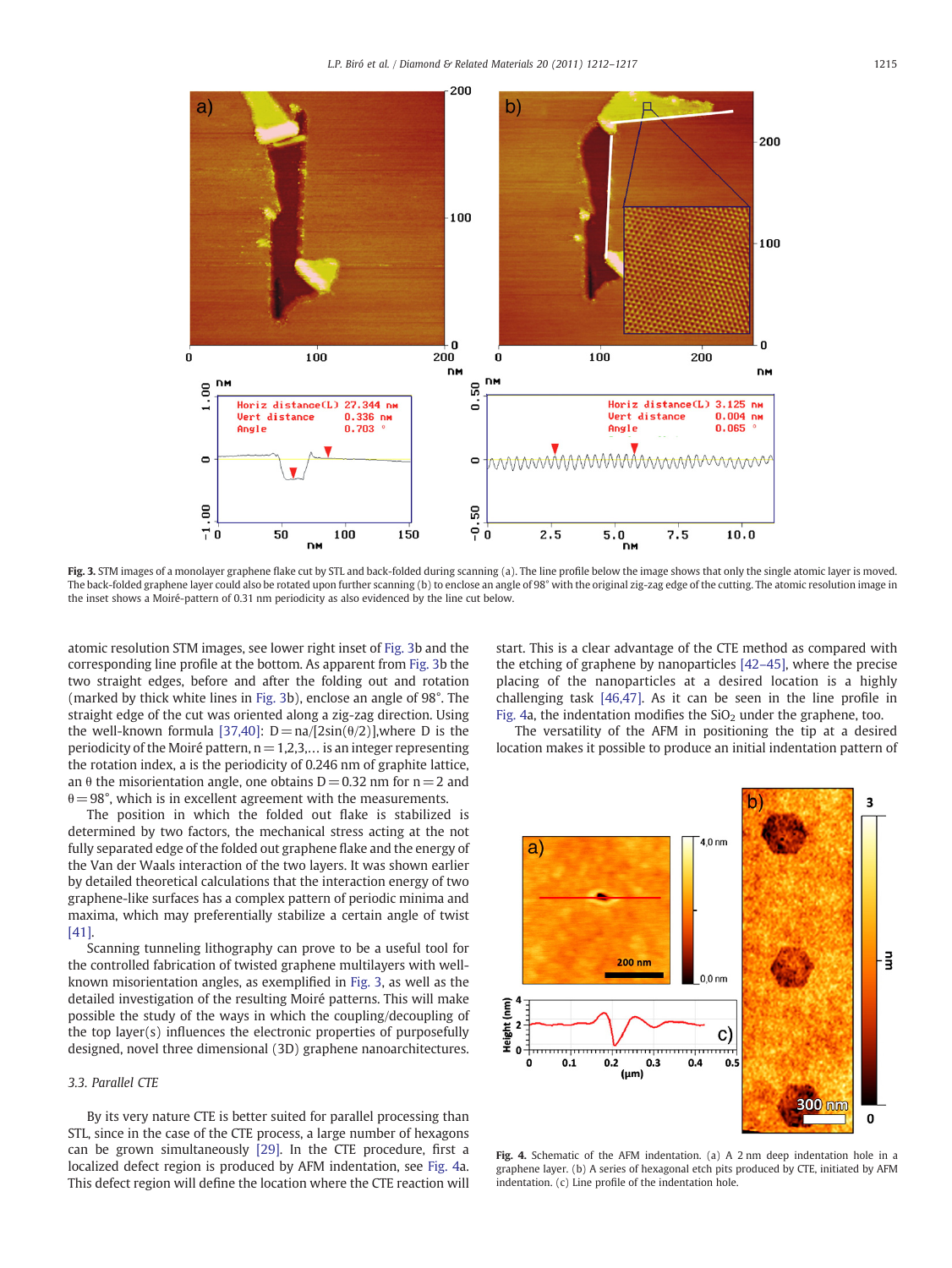high complexity, which, after the CTE, will yield a complex pattern of GNRs with zig-zag edges [\[29\]](#page-5-0). In a previous step to the indentation of a complex pattern the crystallographic orientation of the graphene layer has to be known. This can be achieved by a first CTE step on a single indentation that will reveal the orientation of the crystallographic axes.

The edge quality may be even better in the case of CTE than in the case of STL. While in the STL the edge is produced in a fast oxidation process far from equilibrium in the CTE the edge is produced during a slow, diffusion controlled oxidation process. As shown in [Fig. 4b](#page-3-0), all three hexagons have similar orientation and similar size. The solid phase diffusion process governing the extraction of oxygen from the substrate makes the reaction slow, therefore, the edges of a hexagonal etch pit move with a velocity of 0.21 nm/min [\[29\],](#page-5-0) allowing for the precise control of the shape of complex patterns.

The multitip devices that will make possible massively parallel indentation for CTE are already commercially-available, like Dip Pen Nanolithography (DPN) [\[48\].](#page-5-0)

#### 3.4. Grain boundaries and CTE

Grain boundaries certainly will have an effect on the charge transport through graphene nanodevices if it happens that the nanodevice crosses a grain boundary. As during the primary oxidation phase (nitrogen–oxygen atmosphere, 500 °C) of CTE the oxidation starts in any defective region, this process is very useful to reveal the presence of grain boundaries, too. As shown in Fig. 5, AFM images clearly reveal the etched out grain boundaries. This will be very useful in deciding the location and the orientation of the devices to be realized in subsequent CTE steps. So, by a primary CTE process, one can reveal the grain boundaries present in the graphene flake and learn the crystallographic orientation of a certain grain, too. Then the subsequent indentation pattern can be designed in the most advantageous way. Carbothermal etching is the first process able to provide both of these pieces of information in a single processing step.

#### 4. Outlook

Thinking further the possibilities of parallel nanopatterning also for scanning tunneling lithography, a custom designed system of isolated tips could be used in a matrix like it was used in the dot matrix printers. One tip of the matrix could be used for the operation of the feedback loop, while the other tips are used only during lithography on an atomically flat surface. Each tip should allow to be independently switched On/Off in lithographic mode, like in Fig. 6. In



Fig. 5. AFM image of a graphene layer, supported on  $SiO<sub>2</sub>$ , showing an etched out grain boundary.



Fig. 6. Parallel STM tips, like a dot matrix printer.

the present experiment both tips contributed equally to the feedback and the lithographic process.

The distance of independent and electrically isolated STM tips should be larger than 50 nm to avoid cross-talk between simultaneously etching neighboring tips. As a possible way to realize such multitip systems electrochemically produced  $Al_2O_3$  membranes were proposed, which can act as a template for nanowire growth.

#### 5. Conclusions

Scanning tunneling lithography and carbothermal etching were compared under the aspect of the possibility of parallel processing needed nanoelectronic applications. Parallel processing is of utmost importance if practically relevant nanocircuitry from graphene is targeted.

Highly reproducible features were etched by STL along chosen crystallographic directions using a double STM tip showing that parallel processing is possible. Few layer graphene (FLG) systems with twisted orientation of the layers giving rise to Moiré patterns and tunable interlayer coupling dependent on the degree of misorientation of the individual graphene layers are coming into focus of attention. It is possible to produce such systems by STL, by cutting and folding out layers in a kind of graphene origami. This gives the opportunity to produce custom designed, 3D FLG systems with known orientations of the layers, whose novel properties can be investigated in great detail by atomic resolution scanning tunneling microscopy and scanning tunneling spectroscopy.

Carbothermal etching is even better suited for parallel processing than STL. After a first CTE step which gives information concerning the location of the grain boundaries and the crystallographic orientation of the chosen grain, complex patterns with precise crystallographic orientation can be etched following the AFM indentation at the points where the start of the CTE process is desired. Avoiding the crossing of grain boundaries is possible with this method. The multitip instruments needed for parallel CTE are already commercially-available as Dip Pen Nanolithography instruments with up to 55,000 tips.

#### Acknowledgments

Financial support by the Hungarian Scientific Research Fund— National Office for Research and Technology (OTKA–NKTH) grant no. 67793 and OTKA grant PD-84244, as well as the Joint Korean– Hungarian Laboratory for Nanosciences (JKHLN) and the Converging